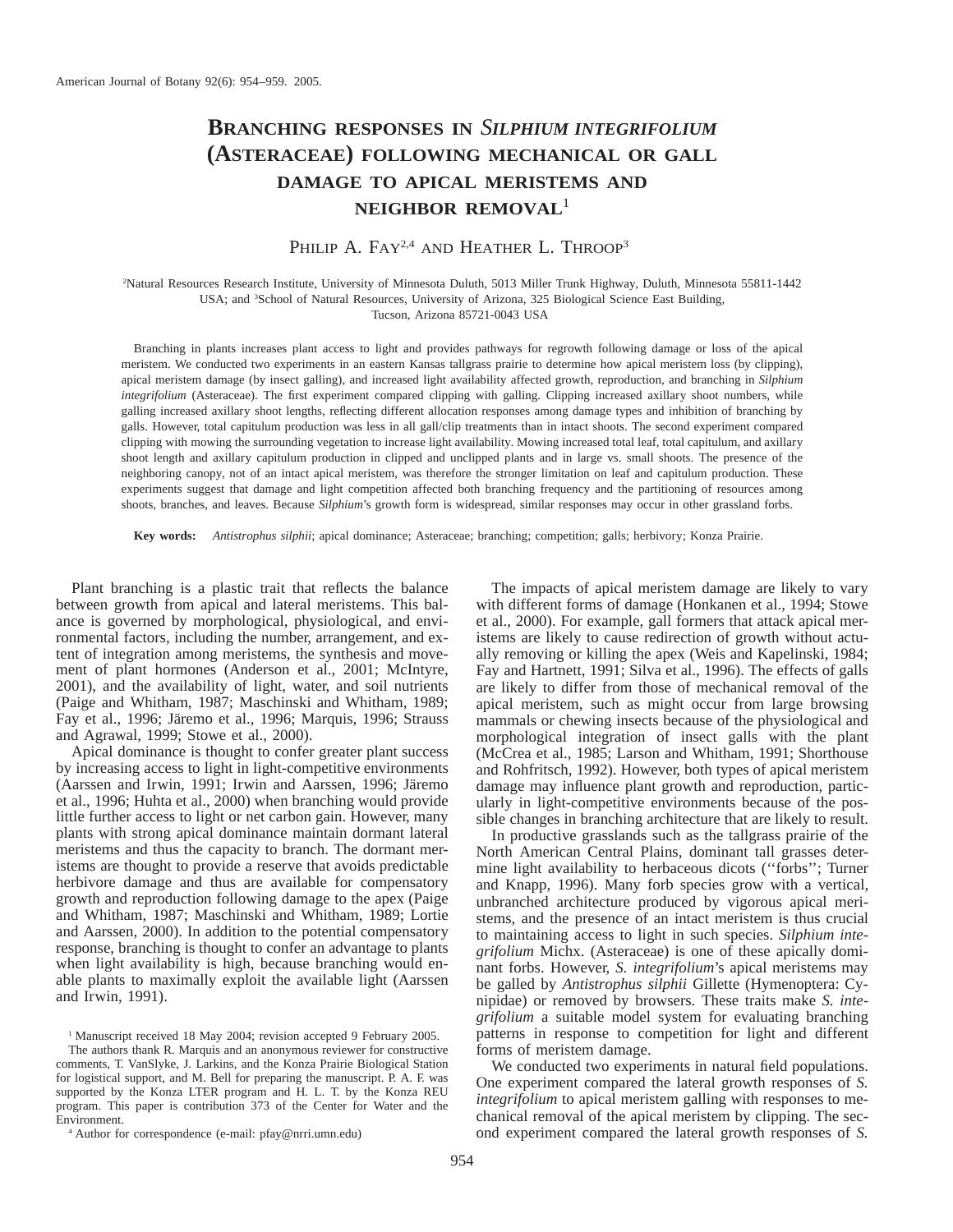*integrifolium* to clipping with its responses to decreased light competition, which was achieved by mowing neighboring vegetation. Through these experiments, we addressed two primary questions: (1) Does apical meristem damage from galling and clipping lead to the same outcomes in terms of shoot growth, branching, and reproduction? (2) Does the presence of neighboring plants that reduce light availability alter the effects of apical meristem removal?

#### MATERIALS AND METHODS

*Plant and galler life histories*—*Silphium integrifolium* grows throughout the tallgrass prairies of central North America on deep-soiled sites. *Silphium*'s architecture is typical of many prairie forbs. Plants consist of 20–50 shoots that originate from rhizomes and grow vertically to a maximum of 1 m in height. The rhizomes are strongly woody, typically 4–7 cm long, 1–2 cm diameter, and have a compact branching pattern that makes individual plants (genets) easy to identify. Growth begins in April when rhizome buds produce rosettes that bolt in May. Each shoot supports 15–25 pairs of sessile opposite primary leaves with axillary meristems (Fay and Hartnett, 1991). In the absence of damage, there is no lateral branching, and each apical meristem differentiates into a terminal inflorescence of 1–15 capitula in July, ending shoot elongation. Achenes mature in August and all aboveground parts die back by the end of October.

*Antistrophus silphii* is a small cynipid wasp typically about 5 mm in adult length, and one of eight *Antistrophus* species known from North America (Krombein et al., 1979). All form galls on Asteraceae, most on the genus *Silphium*. On *S. integrifolium*, galls form after female *A. silphii* oviposit into apical meristems during 2–3 wk in May as the shoots bolt (Fay and Hartnett, 1991). The brief oviposition period means there is little variation in the timing of gall formation that might affect subsequent lateral growth, and lateral shoots are not subject to galling because they grow after the oviposition period. Galls are apparent within 2 wk, morphing the meristem into a sphere with final diameter of 1–4 cm. Up to 30 larvae feed within each gall in individual chambers. Larvae overwinter in galls as third instars, pupate in April, and emerge in May.

*Study site*—The experiments were conducted in 1995 at Konza Prairie Biological Station in the Flint Hills tallgrass prairie near Manhattan in northeastern Kansas, USA (39°05' N, 96°35' W). The study site covered 2 ha and was dominated by Eastern gamagrass (*Tripsacum dactyloides*) and switchgrass (*Panicum virgatum*); forbs present included goldenrod (*Solidago canadensis*) and Baldwin's ironweed (*Vernonia baldwinii*). Konza's climate is temperate and continental, with July mean temperature of  $27^{\circ}$ C (range  $20^{\circ}$ – 33°C). During this study, April through August rainfall totaled 729 mm, compared to an average of 510 mm (1982–1995). The study site was burned during April in four of the previous five years and in the two years preceding this study. Both experiments used naturally established *S. integrifolium* and naturally occurring *A. silphii* apical meristem galls.

*Field experiments*—*Galling vs. clipping*—Twenty plants were selected, and within each plant two galled and two ungalled shoots that were visually judged to be similar in length and basal diameter were selected. One galled and one intact apical meristem were clipped in the first internode, removing the meristem or gall but leaving the most terminal pair of expanded leaves. This created four experimental shoot classes: intact, clipped, galled, and galled 1 clipped. Shoots were clipped during the first week of June, when typical shoots are 60–90 cm tall with 10–15 internodes (Fay and Hartnett, 1991). All shoots began the experiment with their original population of axillary meristems; production of additional axillary meristems was possible for intact and damaged shoots. Neighboring vegetation was left intact.

*Mowing vs. clipping*—Forty plants were selected and randomly assigned to one of four treatments: intact, clipped, mowed, or mowed  $+$  clipped. The mowing treatment reduced the neighboring canopy to 10 cm height in a 0.5-m band encircling each target *Silphium* plant. Other species growing within the

perimeter of the study plants were removed manually. Clipped plants had all apical meristems removed in the second subtending internode. Treatments were applied in mid-June, and mowing was repeated at 2-wk intervals until regrowth of neighboring plants slowed in late July. Light availability for the experimental plants was assessed by measuring photosynthetic photon flux density (PFD) at 20-cm vertical intervals at peak canopy height (late July) with a 1-m ceptometer (model SF-80, Decagon, Pullman, Washington, USA).

*Plant harvest*—The four target shoots for each plant in the galling vs. clipping experiment, and all shoots in the plants used for the mowing vs. clipping experiment were harvested by cutting shoots flush with the soil in late August. On each shoot, we recorded the number of primary leaves, axillary shoots, and capitula and measured node and axillary lengths. These data were used to derive the shoot height, internode lengths, and primary, axillary, and total leaf and capitulum production for each shoot.

*Statistical analyses*—The galling vs. clipping experiment used a randomized complete block design with plant as the block  $(N = 20)$ , and individual shoots (clipped, galled, galled  $+$  clipped, or intact) as the experimental unit  $(N = 80)$ . The mowing vs. clipping experiment used a completely randomized design with plant as the experimental unit  $(N = 40)$  and shoot responses averaged by plant for analysis, omitting galled shoots (14 galls on 350 shoots). Treatment effects were analyzed with ANOVA using Proc Mixed (SAS 8.2, SAS Institute, Cary, North Carolina, USA; Littell et al., 1996). Means separations were performed using pairwise *t* tests among the least squares means. Axillary shoot responses were also compared among shoot size classes based on ranked primary shoot height by mowing (pooled across clip treatments) and clipping (pooled across mowing treatments) with  $\chi^2$  analysis and linear regression. It was necessary to pool clipping and mowing treatments for the size class analysis in order to achieve an adequate sample size for all size classes.

## RESULTS

*Galling vs. clipping*—The clipping treatment (clipped and  $galled + clipped)$  increased axillary shoot numbers compared to unclipped control shoots (Fig. 1B, Table 1). Total axillary shoot length was increased in both galled shoot treatments (galled and galled  $+$  clipped) compared to the ungalled shoots, and main and total shoot height were reduced in all gall–clip combinations compared to intact shoots (Fig. 1A, B, Table 1). There were no among-treatment differences in mean internode length (Table 1). Treatment effects on leaf and capitula production on the main and axillary shoots (Table 2) generally corresponded with main and axillary shoot lengths (Fig. 1B), and increased axillary leaf numbers offset the decreased primary leaf numbers found across all gall–clip combinations (Tables 1, 2). In contrast, total capitula were reduced across all gall/clip treatments vs. intact shoots, because increased axillary capitula numbers did not fully offset decreased terminal capitula numbers (Tables 1, 2), even though galled  $+$  clipped shoots produced greater numbers of axillary and total capitula than did shoots receiving single damage treatments (Table 2).

*Mowing vs. clipping*—Mowing increased light availability at all measured heights in the canopy profile from 20 through 80 cm (mowing  $F_{1,36} = 46.1$ , mowing  $\times$  height  $F_{6,216} = 13.2$ , both  $P < 0.0001$ ; Fig. 2). The clipping treatment caused no differences in the PFD profile ( $P \ge 0.35$ ). In clipped plants, 96% of shoots produced axillary growth vs. 36% in unclipped plants, with all shoot sizes classes in clipped plants contributing equally to axillary production ( $\chi^2 = 4.7$ , df = 5, P = 0.45, data not shown). Clipping reduced main shoot height by  $\sim$ 30% (Fig. 3A, Table 1) and decreased primary leaf numbers by  $\sim$ 70% (Tables 1 and 2). There were no among-treatment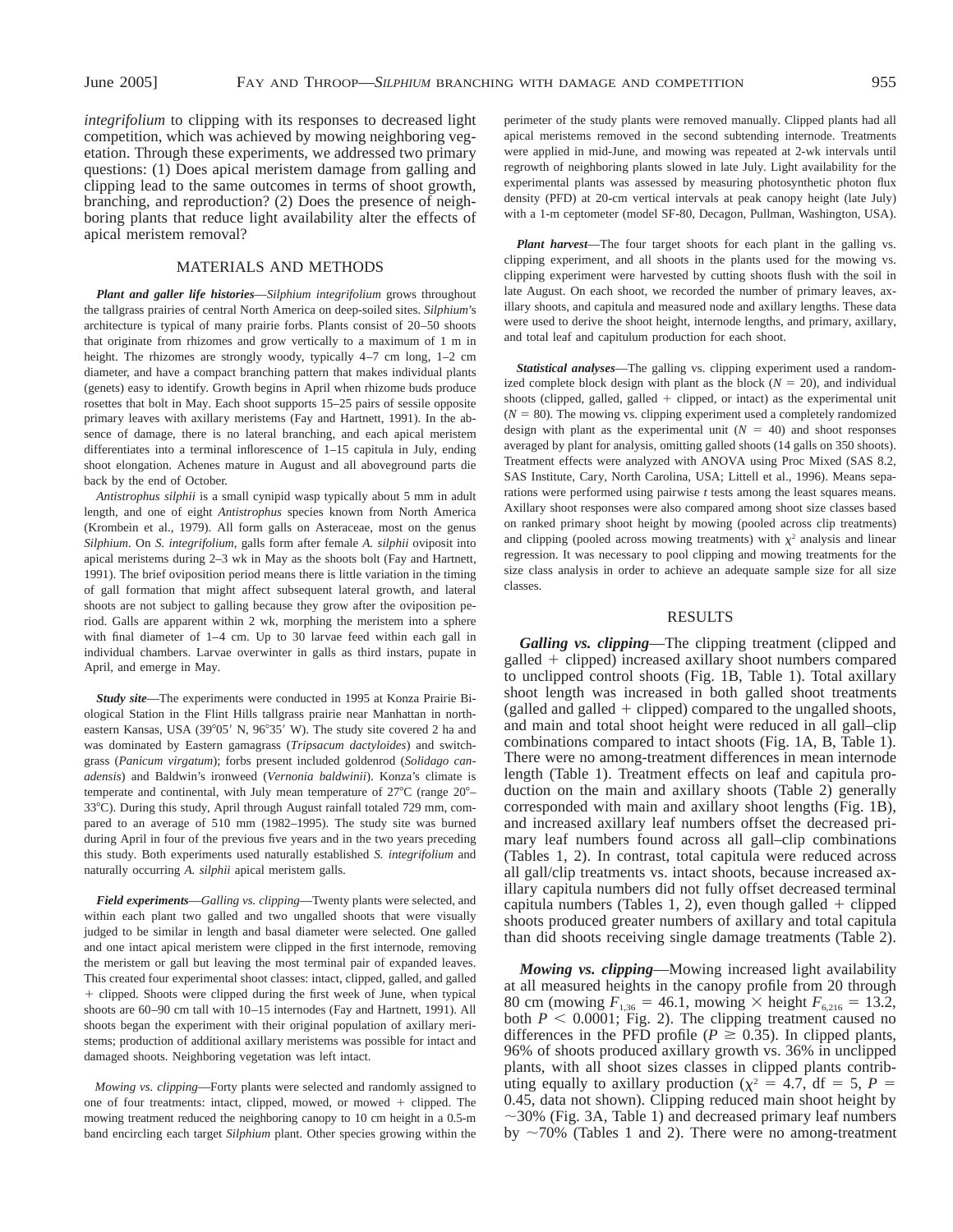

Fig. 1. Shoot and axillary growth in *Silphium integrifolium* main shoots in the galling vs. clipping experiment. Means  $+ 1$  SE. (A) Main shoot height; total height including height added by regrowth of axillary shoots from the nearest main node (open). (B) Number of axillary shoots per main shoot and total axillary length per shoot. Letters denote significant ( $P \le 0.05$ ) differences between means.

differences in mean internode length (Table 2). Clipping increased axillary capitulum numbers and shoot lengths, resulting in equal total shoot height across treatments (Fig. 3A–C, Table 1).

In plants with mowed neighbors, 64% of main shoots produced axillary shoots vs. 58% in plants with unmowed neighbors. Axillary shoot production was more strongly concentrated in larger shoot size classes in plants with mowed neighbors, but did not differ among sizes classes in plants with unmowed neighbors (mowed,  $\chi^2 = 14.7$ , 5 df,  $P = 0.01$ ; unmowed,  $\chi^2 = 4.31$ , 5 df,  $P = 0.50$ ; Fig. 4A), and the larger shoot size classes of plants with mowed neighbors produced longer axillaries with more capitula compared to the large shoots of plants with unmowed neighbors (Fig. 4B, C).

Mowing had no effect on main shoot heights or axillary shoot lengths, but increased axillary shoot and capitulum numbers (Fig. 3A–C, Table 1). The increase in axillary shoot and capitulum numbers was strongest in mowed  $+$  clipped plants (Fig. 3B, C, Table 1). Mowing also increased total leaf and capitula numbers (Tables 1, 2).

#### DISCUSSION

*Galling vs. clipping*—Both galling and clipping increased *Silphium* axillary growth, but the axillary response was partitioned differently; clipping resulted in many short axillary shoots, galling in a few long axillary shoots, and galling  $+$ clipping in many long axillary shoots. Axillary growth is expected after apical meristem damage (Paige and Whitham, 1987; Aarssen and Irwin, 1991; Järemo et al., 1996), but less is known about why the responses would differ in these ways. The mechanism behind the different responses to clipping and

galling may involve two factors. First, galls and meristems are both composed of metabolically active undifferentiated cells (Shorthouse and Rohfritsch, 1992), suggesting that galls may suppress axillaries in the same manner as normal meristems. The increased numbers of axillary shoots after clipping of both normal and galled shoots (Fig. 1B) is consistent with this explanation. Second, the galled shoots may have been more vigorous and therefore produced stronger axillary growth. This possible increased vigor may have been caused by the galls because *Antistrophus* galls enhance *Silphium* water status and leaf photosynthesis rates (Fay et al., 1993). Alternatively, vigorous shoots are often more likely to be galled (Craig et al., 1986; Price, 1991; Throop and Fay, 1999). The combination of increased axillary numbers and length in galled  $+$  clipped shoots suggests that galled shoots were initially vigorous shoots, although either reason for increased shoot vigor would yield the same outcome in axillary growth. In the end, these two different kinds of apical meristem damage yielded similar results: equal reductions in total shoot height and capitula numbers among the damage treatments.

*Mowing vs. clipping*—Axillary growth responded strongly to clipping, much like in the galling vs. clipping experiment, producing capitula that otherwise would not have formed had the apical meristem remained intact (Lortie and Aarssen, 2000). Clipping equalized the shoot size hierarchy in terms of axillary growth, so that most shoots in clipped plants produced axillary growth regardless of their size class. In contrast, mowing of neighboring plants strengthened the shoot size hierarchy, increasing the allocation of resources to axillary reproduction among larger shoots (Fig. 4B–C). The opposing allocation responses to clipping vs. mowing demonstrate the conflicting adaptive pressures that shape the plasticity in *Silphium* branching responses (Bonser and Aarssen, 2003).

The mowing treatment increased total leaf and capitulum numbers for both clipped and unclipped plants. This result was not consistent with previous studies (Aarssen and Irwin, 1991), which predicted that clipped plants should fare better than unclipped plants with mowed neighbors, and unclipped plants should have fared better than clipped plants with intact neighbors. So in the end, the presence of the neighboring canopy altered the effects of apical meristem damage, but not in the ways expected by theory (Aarssen and Irwin, 1991). However, the difference between theory and the observed results is not likely due to unmet assumptions of the light competition hypothesis. *Silphium* apical meristems have a high likelihood of damage from galls and deer browsing, while laterals are not galled and lateral damage from other sources has not been noted.

The responses in leaf numbers to mowing and clipping may partly explain the unexpected outcomes. In plants with mowed neighbors, increased axillary leaf numbers in mowed  $+$ clipped plants were offset by decreased primary leaf numbers in mowed unclipped plants, resulting in equal total leaf numbers and, therefore, presumably equal ability to provide fixed carbon to construct capitula. Similarly in unmowed clipped plants, axillary leaves made up for lost primary leaves. The decreased primary leaf numbers with clipping reflects increased leaf abscission. The basis for this interpretation is that clipping reduced main shoot length by  $\sim$ 20%, caused no change in internode length (and therefore in leaves per centimeter of shoot), yet leaf numbers decreased by 70%. The increased leaf abscission suggests that clipping the apical mer-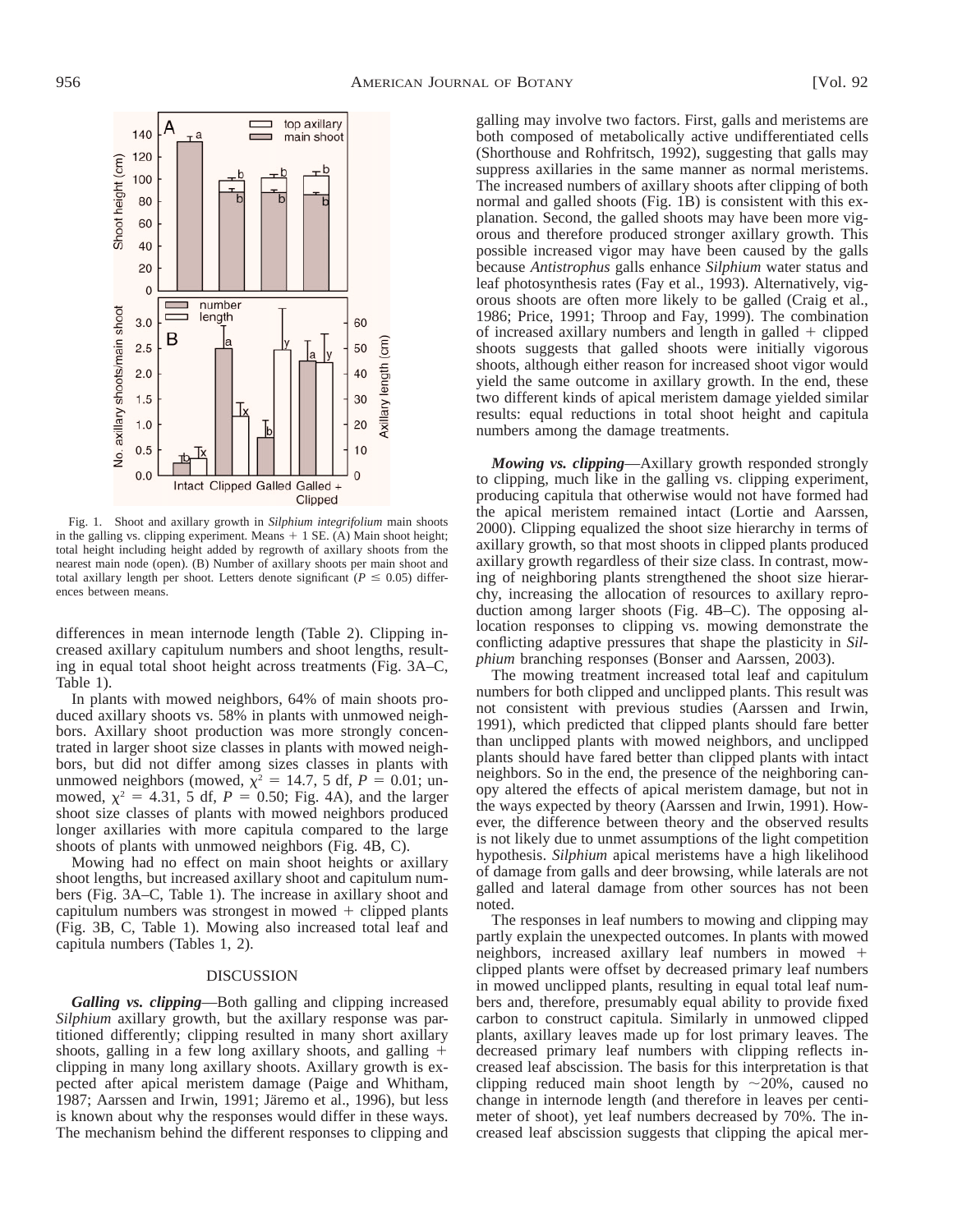TABLE 1. Analysis of variance *F* statistics for growth characteristics of *Silphium integrifolium* shoots in the galling vs. clipping and mowing vs. clipping experiments.

|                            | Galling vs. clipping experiment |                        |                | Mowing vs. clipping experiment |                |                                             |          |                  |
|----------------------------|---------------------------------|------------------------|----------------|--------------------------------|----------------|---------------------------------------------|----------|------------------|
| Plant response             | Factor                          | $\mathrm{d}\mathrm{f}$ | $\overline{F}$ | $\boldsymbol{P}$               | Factor         | $\mathrm{df}% _{H}=\mathrm{df}_{H}(\theta)$ | $\cal F$ | $\boldsymbol{P}$ |
| Internode (cm)             | Galling (G)                     | 1,45                   | 1.2            | 0.2786                         | Mowing (M)     | 1,36                                        | 2.3      | 0.1377           |
|                            | Clipping $(C)$                  | 1,45                   | 0.6            | 0.4327                         | Clipping $(C)$ | 1,36                                        | 3.1      | 0.0856           |
|                            | $G \times C$                    | 1,45                   | 2.1            | 0.1526                         | $M \times C$   | 1,36                                        | 0.3      | 0.5757           |
| Main shoot (cm)            | Galling                         | 1,45                   | 127.7          | 0.0001                         | Mowing         | 1,36                                        | 0.7      | 0.4203           |
|                            | Clipping                        | 1,45                   | 124.4          | 0.0001                         | Clipping       | 1,36                                        | 21.0     | 0.0001           |
|                            | $G \times C$                    | 1,45                   | 99.7           | 0.0001                         | $M \times C$   | 1,36                                        | 1.0      | 0.3289           |
| Total height (cm)          | Galling                         | 1,45                   | 20.0           | 0.0001                         | Mowing         | 1,36                                        | 0.4      | 0.5446           |
|                            | Clipping                        | 1,45                   | 39.5           | 0.0001                         | Clipping       | 1,36                                        | 1.5      | 0.2281           |
|                            | $G \times C$                    | 1,45                   | 37.0           | 0.0001                         | $M \times C$   | 1,36                                        | 0.6      | 0.4543           |
| Axillary shoots (n)        | Galling                         | 1,45                   | 0.2            | 0.6799                         | Mowing         | 1,36                                        | 6.1      | 0.0187           |
|                            | Clipping                        | 1,45                   | 38.8           | 0.0001                         | Clipping       | 1,36                                        | 40.6     | 0.0001           |
|                            | $G \times C$                    | 1,45                   | 1.6            | 0.2193                         | $M \times C$   | 1,36                                        | 0.1      | 0.7149           |
| Axillary shoot length (cm) | Galling                         | 1,17                   | 6.3            | 0.0223                         | Mowing         | 1,36                                        | 0.7      | 0.4182           |
|                            | Clipping                        | 1,17                   | 0.2            | 0.6523                         | Clipping       | 1,36                                        | 24.6     | 0.0001           |
|                            | $G \times C$                    | 1,17                   | 0.6            | 0.4355                         | $M \times C$   | 1,36                                        | 0.5      | 0.4858           |
| Primary leaves $(N)$       | Galling                         | 1,45                   | 52.7           | 0.0001                         | Mowing         | 1,36                                        | 1.3      | 0.2620           |
|                            | Clipping                        | 1,45                   | 34.3           | 0.0001                         | Clipping       | 1,36                                        | 119.3    | 0.0001           |
|                            | $G \times C$                    | 1,45                   | 29.0           | 0.0001                         | $M \times C$   | 1,36                                        | 1.4      | 0.2468           |
| Axillary leaves $(N)$      | Galling                         | 1,17                   | 5.6            | 0.0303                         | Mowing         | 1,36                                        | 2.9      | 0.0967           |
|                            | Clipping                        | 1,17                   | 2.2            | 0.1607                         | Clipping       | 1,36                                        | 35.1     | 0.0001           |
|                            | $G \times C$                    | 1,17                   | 0.0            | 0.9587                         | $M \times C$   | 1,36                                        | 1.5      | 0.2282           |
| Terminal capitula $(N)$    | Galling                         | 1,45                   | 18.6           | 0.0001                         | Mowing         | 1,36                                        | 3.2      | 0.0835           |
|                            | Clipping                        | 1,45                   | 33.3           | 0.0001                         | Clipping       | 1,36                                        | 33.9     | 0.0001           |
|                            | $G \times C$                    | 1,45                   | 18.6           | 0.0001                         | $M \times C$   | 1,36                                        | 3.2      | 0.0835           |
| Axillary capitula $(N)$    | Galling                         | 1,45                   | 4.6            | 0.0366                         | Mowing         | 1,36                                        | 3.9      | 0.0550           |
|                            | Clipping                        | 1,45                   | 4.6            | 0.0366                         | Clipping       | 1,36                                        | 6.5      | 0.0150           |
|                            | $G \times C$                    | 1,45                   | 0.1            | 0.7597                         | $M \times C$   | 1,36                                        | 1.1      | 0.3071           |
| Total leaves               | Galling                         | 1,17                   | 1.1            | 0.3177                         | Mowing         | 1,36                                        | 4.1      | 0.0494           |
|                            | Clipping                        | 1,17                   | 0.2            | 0.6400                         | Clipping       | 1,36                                        | 1.8      | 0.1839           |
|                            | $G \times C$                    | 1,17                   | 1.1            | 0.3141                         | $M \times C$   | 1,36                                        | 0.5      | 0.4910           |
| Total capitula             | Galling                         | 1,45                   | 3.8            | 0.0563                         | Mowing         | 1,36                                        | 6.7      | 0.0140           |
|                            | Clipping                        | 1,45                   | 10.0           | 0.0028                         | Clipping       | 1,36                                        | 0.8      | 0.3767           |
|                            | $G \times C$                    | 1,45                   | 14.2           | 0.0005                         | $M \times C$   | 1,36                                        | 0.0      | 0.9520           |

istem imposed a substantial stress relative to the small amount of shoot tissue removed. Leaf abscission results when carbon gain does not offset leaf maintenance costs (Fitter and Hay, 1987; Ackerly, 1999), and its occurrence suggests that available resources were better invested in branch growth than in main shoot leaf maintenance.

There are several possible indirect effects of the mowing or clipping treatments that were not accounted for but may have

influenced plant growth responses. First, the mowing treatment may have increased soil moisture availability to the study plants via reduced uptake by the surrounding mowed plants (Fahnestock and Knapp, 1994), which might have enhanced *Silphium*'s branching response to mowing. Second, the timing of our treatment applications also may have affected the outcomes (Whitham et al., 1991). For example, clipping took place several weeks after gall formation, but if done coincident

TABLE 2. Growth *Silphium integrifolium* shoots in the galling vs. clipping experiment and the mowing vs. clipping experiment. Values are means with SE in parentheses. Letters represent significant difference among treatment in pairwise comparison tests.

| Galling/clipping experiment<br>Plant response | Intact                     | Clipped                    | Galled                      | $Galled + clipped$        |
|-----------------------------------------------|----------------------------|----------------------------|-----------------------------|---------------------------|
| Internode length (cm)                         | 6.78 $(0.28)$ <sup>A</sup> | 6.46 $(0.24)$ <sup>A</sup> | 6.42 $(0.17)$ <sup>A</sup>  | $6.51(0.20)$ <sup>A</sup> |
| Primary leaves $(N)$                          | $11.88(1.17)$ <sup>A</sup> | $2.88(0.99)^{B}$           | $1.75(0.43)^{B}$            | $1.38(0.40)^{B}$          |
| Axillary leaves $(N)$                         | $4.00(1.15)^{A}$           | $9.00(2.06)$ <sup>A</sup>  | $12.17(3.85)^{B}$           | $17.58(2.82)^{B}$         |
| Terminal capitula $(N)$                       | $3.44(0.66)$ <sup>A</sup>  | $0.00(0.00)^{B}$           | $0.50(0.26)^{B}$            | $0.00(0.00)^{B}$          |
| Axillary capitula (N)                         | $0.00(0.00)$ <sup>A</sup>  | $0.56(0.39)^{B}$           | $0.56(0.26)^{B}$            | $1.31 (0.51)^c$           |
| Total leaves                                  | $12.67(2.91)^{A}$          | $11.29(2.68)$ <sup>A</sup> | 13.67 $(3.67)^A$            | 19.23 (2.91) <sup>A</sup> |
| Total capitula                                | $3.44 (0.66)$ <sup>A</sup> | $0.56(0.39)^{B}$           | $1.06(0.46)^{B}$            | $1.31(0.51)^{B}$          |
| Mowing/clipping experiment<br>Plant response  | Intact                     | Mowed                      | Clipped                     | Mowed $+$ clipped         |
| Internode length (cm)                         | $6.51(0.32)$ <sup>A</sup>  | 6.19 $(0.21)$ <sup>A</sup> | $7.31(0.47)$ <sup>A</sup>   | $6.60(0.28)$ <sup>A</sup> |
| Primary leaves $(N)$                          | $15.70(1.16)$ <sup>A</sup> | $18.23(1.12)^{A}$          | $5.07(1.29)^{B}$            | $5.03(0.71)^{B}$          |
| Axillary leaves $(N)$                         | $1.70(0.91)^{B}$           | $2.98(0.82)^{B}$           | $14.20 (2.81)$ <sup>A</sup> | $22.00(4.35)^{A}$         |
| Total leaves                                  | $17.40(1.67)^{B}$          | $21.21(1.24)^{A}$          | $19.28$ $(2.27)^{B}$        | $27.03(4.78)^{A}$         |
| Total capitula                                | $2.11(0.55)^{B}$           | 4.28 $(0.79)$ <sup>A</sup> | $1.43 (0.51)^{B}$           | $3.50(1.23)$ <sup>A</sup> |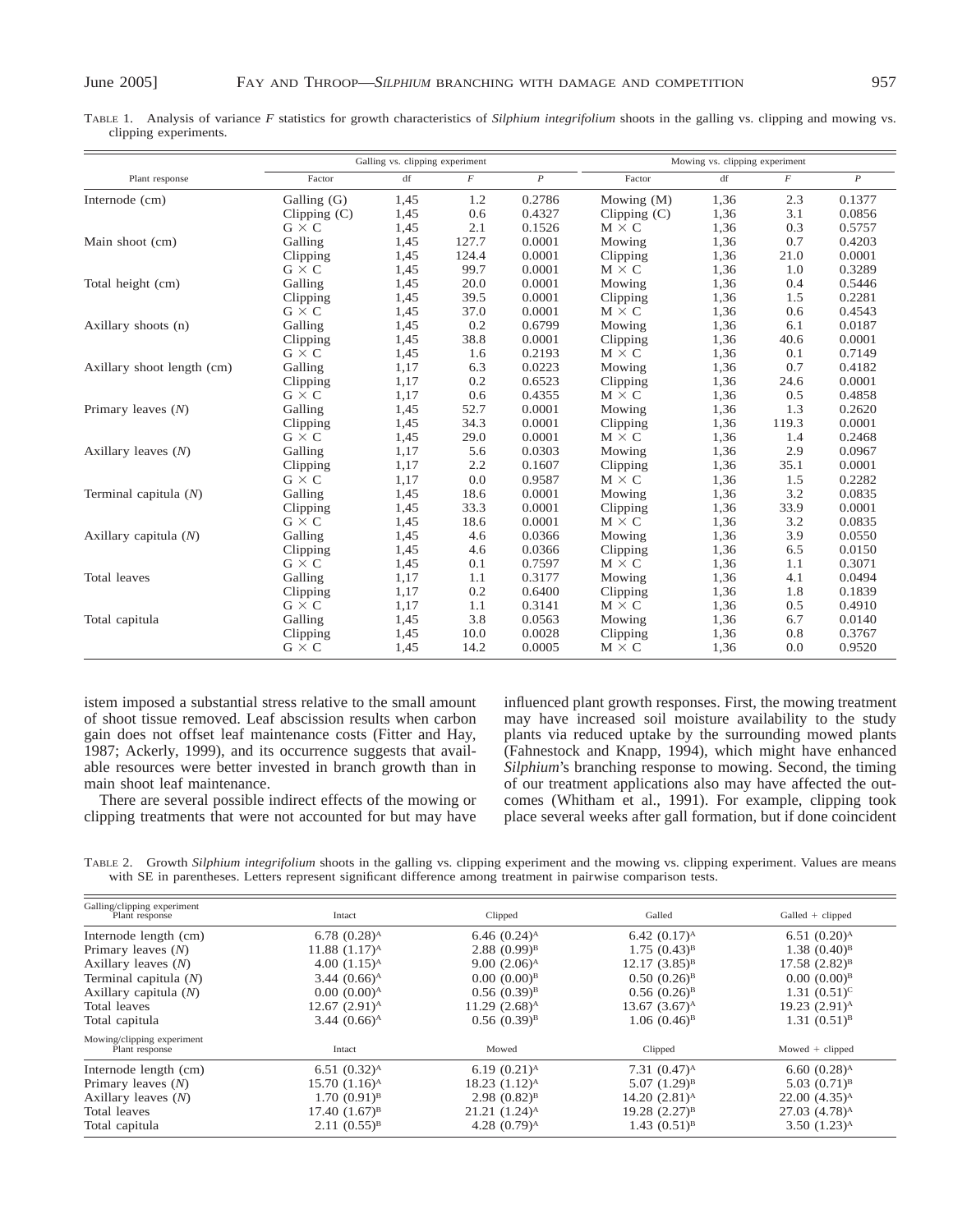

Fig. 2. Vertical profile of photosynthetic photon flux densities (PFD, means  $\pm$  1 SE) in *Silphium integrifolium* plants in the mowing vs. clipping experiment.



Fig. 3. Shoot and axillary growth in *Silphium integrifolium* in the mowing vs. clipping experiment, means  $+$  1 SE. (A) Main shoot height; total shoot height after regrowth of axillary shoots from the nearest main node. (B) Number of axillaries per shoot and total axillary length per shoot. (C) Number of terminal and axillary inflorescences per shoot.



Fig. 4. Axillary production and growth by shoot size class in mowed and unmowed *Silphium integrifolium*, clipping treatments pooled; means  $\pm$  1 SE. (A) Frequency of axillary shoot production. (B) Mean axillary shoot length,  $y = 13.14 - 1.41x$ ,  $P < 0.0001$  (mowed);  $P = 0.76$  (unmowed). (C) Mean number of axillary flower heads (solid lines)  $y = 1.49 - 0.19x$ ,  $P = 0.0003$ (mowed),  $y = 0.67 - 0.08x$ ,  $P = 0.0007$  (unmowed); mean main shoot height for each size class (broken lines).

with gall formation, additional axillary growth may have occurred. Earlier mowing might have a similar effect. Third, in the galling vs. clipping experiment we cannot be certain that individual shoots were functionally independent. However, resource transfer among shoots would likely lessen growth differences among shoots (Hartnett and Bazzaz, 1983), making these results conservative indicators of treatment responses. Finally, more detailed fitness estimates like achene numbers, mass, or germination rates may have responded differently than axillary numbers, length, and capitulum production (Irwin and Aarssen, 1996), and longer duration experiments would be needed to assess the true fitness consequences of meristem damage.

In conclusion, these experiments suggest that *Silphium* has considerable plasticity in response to damage and aboveground competition. Damage stimulates branching, but the form of damage may affect how resources are allocated among individual branches, and galls are a unique form of damage that shares some characteristics with intact apical meristems. *Silphium*'s growth responses that may maintain access to light in light-competitive environments involve not only regulation of branching patterns, but also regulation of other aspects of resource allocation within the plant, including the manner in